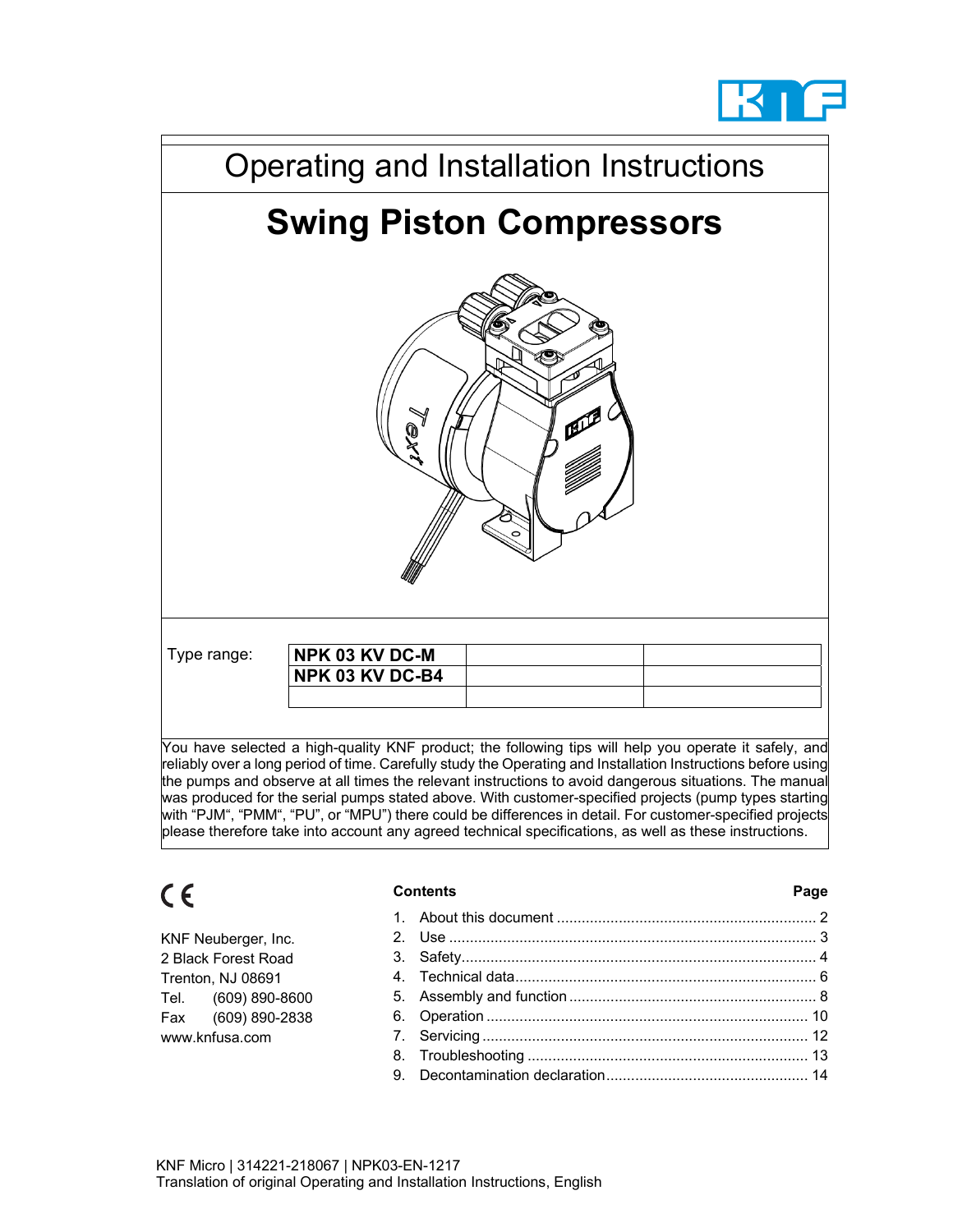# **1. About this document**

# **1.1. Use of the Operating and Installation Instructions**

The Operating and Installation Instructions are part of the pump.

 $\rightarrow$  Forward the Operating and Installation Instructions to any subsequent owners of the pump

Customer-specific project pumps (pump models which begin with "PJM", "PMM", PU", or "MPU") may differ from the Operating and Installation Instructions. Project pumps

> $\rightarrow$  In the case of project pumps, take note of any additionally agreed specifications.

# **1.2. Symbols and markings**

#### **Warning**



**This symbol indicates a potential danger.**

It also indicates the possible consequences of failure to observe the warning. The signal word (e.g. "Warning") indicates the level of danger

 $\rightarrow$  Here you will see actions for avoiding the danger and potential consequences.

#### **Danger levels**

| Signal word Meaning                             |                                                    | Consequences if not observed                                                       |
|-------------------------------------------------|----------------------------------------------------|------------------------------------------------------------------------------------|
| warns of immedi-<br><b>DANGER</b><br>ate danger |                                                    | Consequences are death or se-<br>rious injury and/or serious prop-<br>erty damage. |
| <b>WARNING</b>                                  | warns of poten-<br>tial danger                     | Death or serious injury and/or<br>serious damage to property are<br>possible       |
| <b>CAUTION</b>                                  | warns of a poten-<br>tially dangerous<br>situation | Minor injury or damage to prop-<br>erty are possible.                              |

*Tab. 1* 

#### **Other information and symbols**

- $\rightarrow$  This indicates a required activity (step).
- 1. This indicates the first step of a required activity. Additional consecutively numbered steps follow
- This symbol indicates important information Ť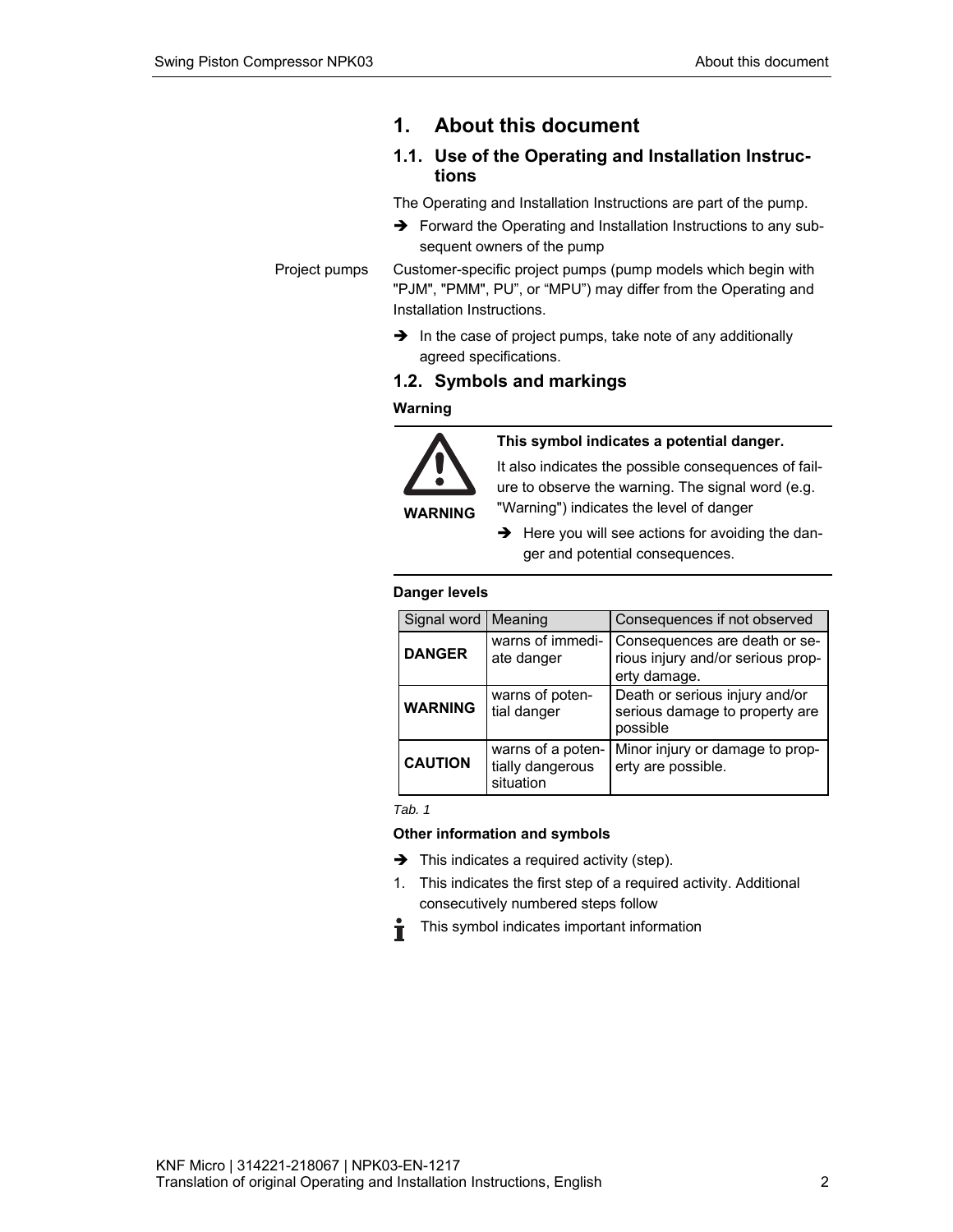# **2. Use**

# **2.1. Intended use**

KNF pumps are to transfer, evacuate and compress gases.

#### **Owner's responsibility**

Operating parameters and conditions

> Requirements for transferred medium

Only install and operate the pumps under the operating parameters and conditions described in Chapter 4, Technical data. Only completely installed pumps may be taken into service.

Before using a medium, check whether the medium can be transferred danger-free in the specific application case.

Before using a medium, check the compatibility of the materials of the pump head, pump housing, piston seal, piston screw and valves with the medium.

The temperature of the medium must lie within the permissible temperature range (see Chapter 4).

The transferred gas should not contain particles as these can prevent the pump from working correctly. If this cannot be guaranteed, a filter  $<$  50  $\mu$ m with sufficiently large filter area must be used upstream of the pump.

See the type- plate or data sheet for full electrical and pneumatic data.

# **2.2. Improper use**



**The pumps must not be operated in an explosive atmosphere.** 

The pumps are not suitable for transferring dusts and liquids.

Please contact your local KNF partner for special designs that  $\dot{\mathbf{I}}$ are not included in the technical specification.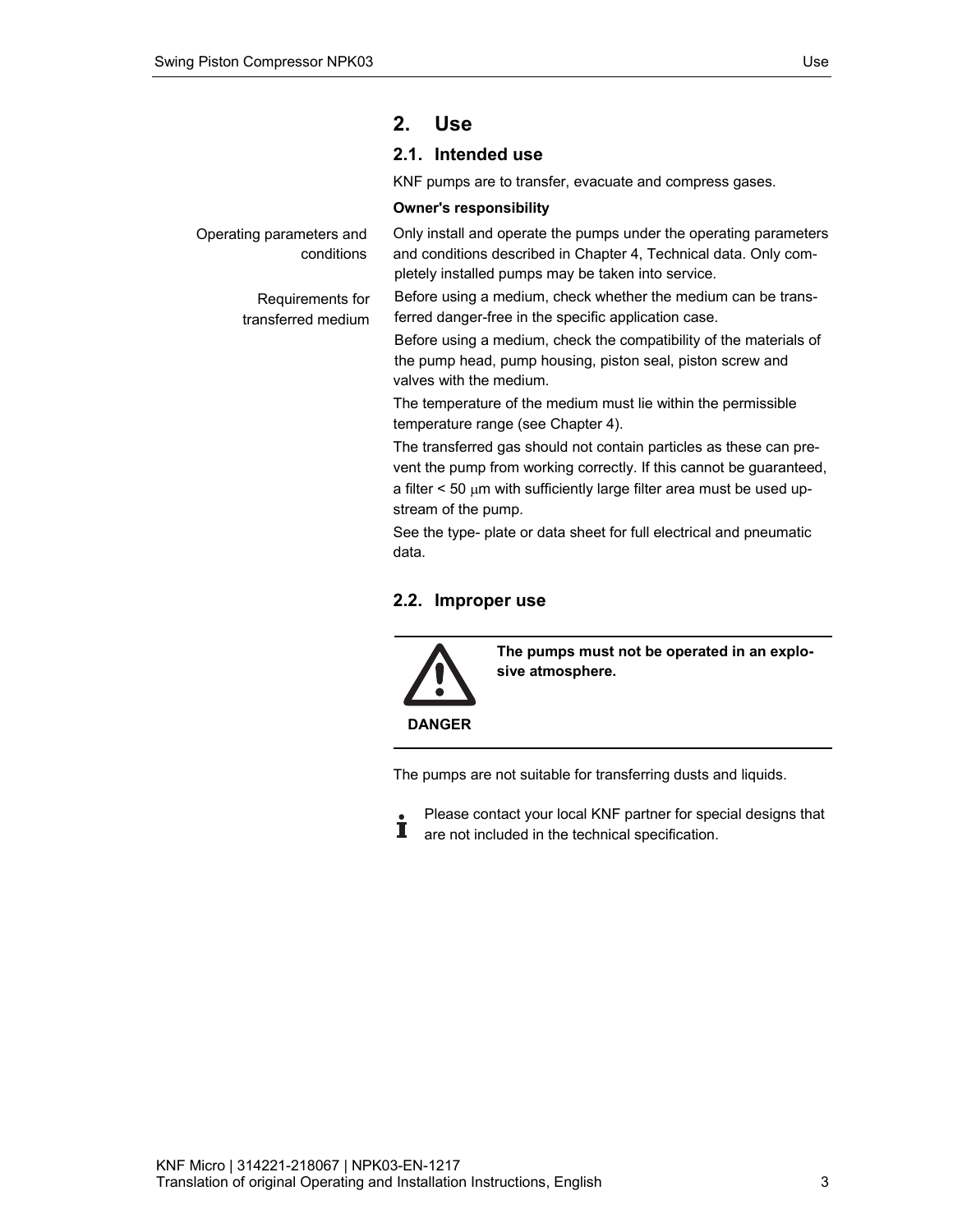# **3. Safety**

**C** Observe the safety precautions in Chapters 5. Installation and connection and 6. Operation.

|                                         | The pumps are built according to the generally recognized rules of<br>technology and in accordance with the pertinent occupational<br>safety and accident prevention regulations. Nevertheless, dangers<br>may occur during their use which may lead to injuries to the user or<br>others, or to damage to the pump or other property.<br>Only use the pumps when they are in a good technical and proper<br>working order, in accordance with their intended use, observing the<br>safety advice within the Operating and Installation Instructions, at<br>all times. |
|-----------------------------------------|------------------------------------------------------------------------------------------------------------------------------------------------------------------------------------------------------------------------------------------------------------------------------------------------------------------------------------------------------------------------------------------------------------------------------------------------------------------------------------------------------------------------------------------------------------------------|
| Personnel                               | Make sure that only trained and instructed personnel or specially<br>trained personnel work on the pumps. This especially applies to<br>assembly, connection and servicing work.                                                                                                                                                                                                                                                                                                                                                                                       |
|                                         | Make sure that all personnel have read and understood the Oper-<br>ating and Installation Instructions, and in particular the "Safety"<br>chapter.                                                                                                                                                                                                                                                                                                                                                                                                                     |
| Working in a<br>safety-conscious manner | Always ensure adherence to all pertinent accident prevention and<br>safety regulations when working on and operating the pump.                                                                                                                                                                                                                                                                                                                                                                                                                                         |
| Handling dangerous media                | When transferring dangerous media, observe the safety regula-<br>tions for handling such media.                                                                                                                                                                                                                                                                                                                                                                                                                                                                        |
| Notes                                   | Always ensure adherence to all information stickers on the pumps,<br>such as flow direction arrows and type plates, and keep stickers in<br>legible condition.                                                                                                                                                                                                                                                                                                                                                                                                         |
| Environmental protection                | All replacement parts should be properly stored and disposed of in<br>accordance with the applicable environmental protection regula-<br>tions. Observe the respective national and international regula-<br>tions. This especially applies to parts contaminated with toxic sub-<br>stances.                                                                                                                                                                                                                                                                          |
| Disposal                                | Dispose of all packaging in an environmentally-appropriate<br>manner. The packaging materials are recyclable.                                                                                                                                                                                                                                                                                                                                                                                                                                                          |
|                                         | Dispose of end-of-life equipment in an environmentally<br>friendly manner. Use appropriate waste collection systems<br>for the disposal of end-of-life equipment. Used pumps con-<br>tain valuable recyclable materials.                                                                                                                                                                                                                                                                                                                                               |
| EU directives/standards                 | For the purposes of the Machinery Directive 2006/42/EC, pumps<br>are "partly completed machinery", and are therefore to be regarded<br>as not ready for use. Partly completed machinery may not be com-<br>missioned until such time as it has been determined that the ma-<br>chine in which the partly completed machinery is to be assembled<br>conforms to the provisions of the Machinery Directive 2006/42/EC.<br>The essential requirements of Annex I of Directive 2006/42/EC<br>(general principles) are applied and observed.<br>General Principles No. 1    |

No. 1.1.2. / 1.1.3. / 1.3.1. / 1.3.3. / 1.3.4. / 1.4.1. 1.5.1 /1.5.2 / 1.5.8. / 1.5.9./ 1.7.4. / 1.7.4.1. / 1.7.4.3.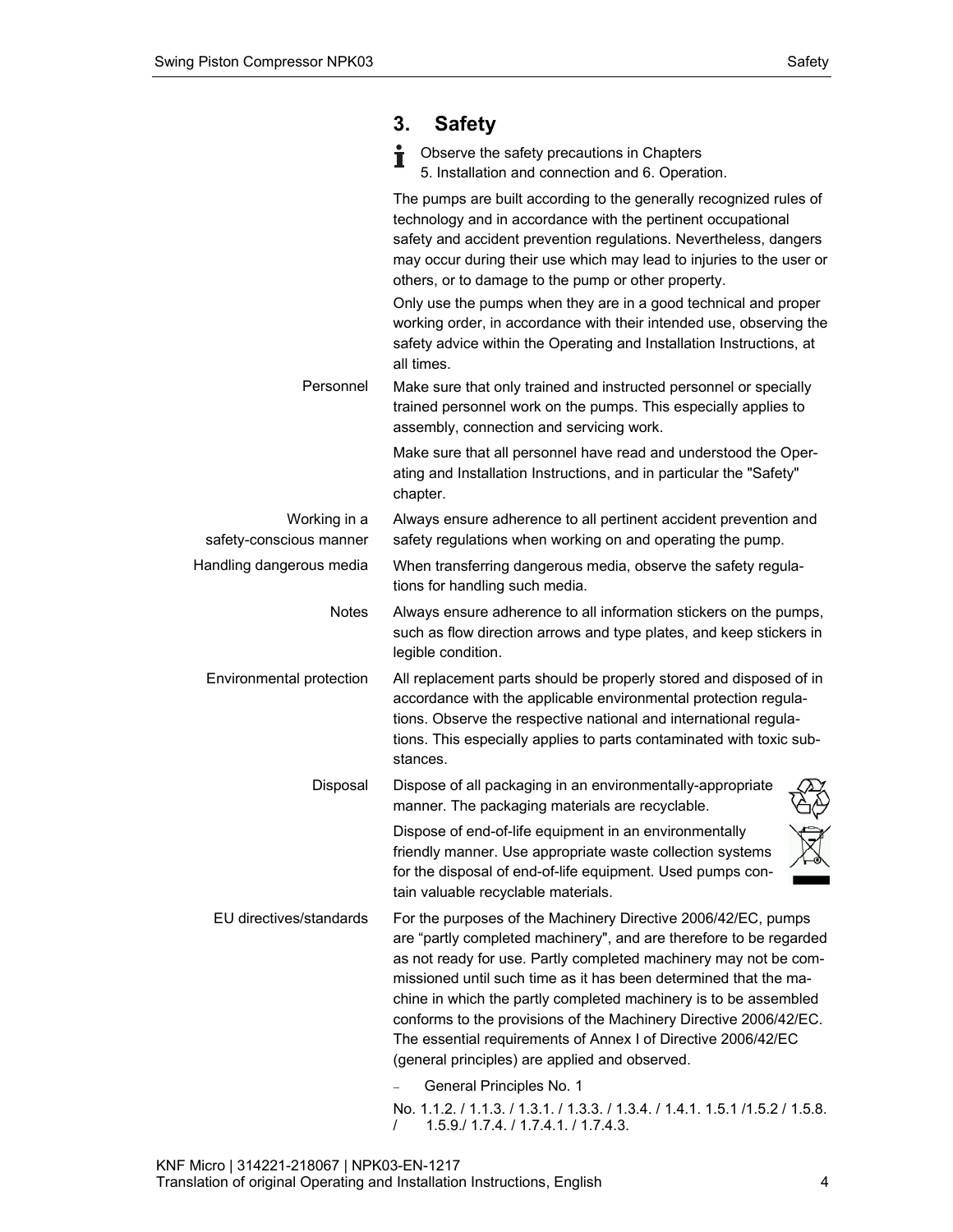As these partly completed machinery are OEM-models the power supplies and the equipment for disconnecting and switching-off the partly completed machinery respectively have to be considered when mounting as well as over-current and overload protective gear.

In addition a protection against mechanical parts in motion, hot parts, if existing, has to be provided when mounting.

# $C \in$

Customer service and repairs

2011/65/EU (RoHS2). All repairs to the pump(s) must be carried out by the relevant KNF

The pumps comply with the fundamental requirements of Directive

Exception service interval: see 7.3.

customer service team.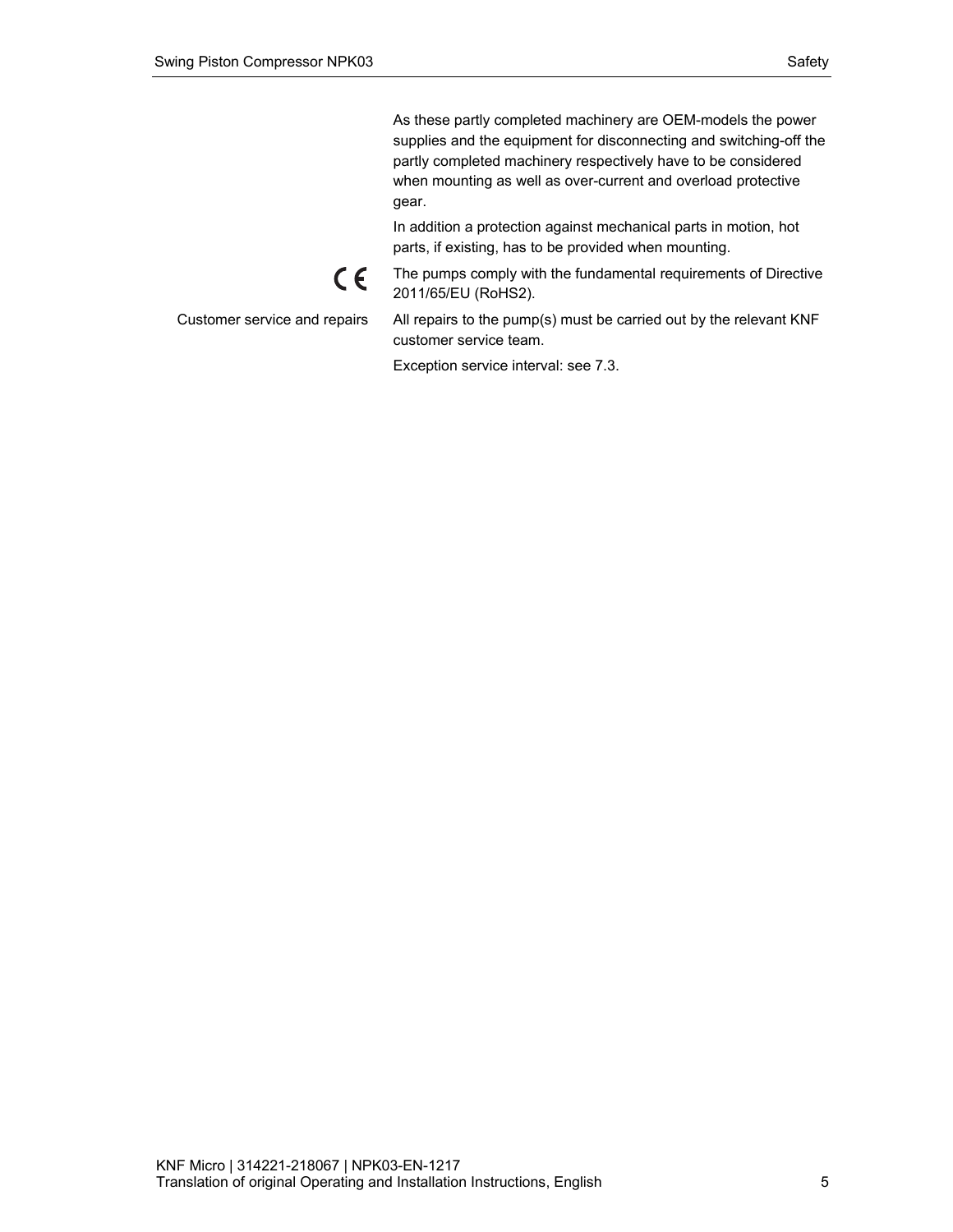# **4. Technical data**

#### **General parameters**

| Parameter                                             | Value                              |
|-------------------------------------------------------|------------------------------------|
| Allowed ambient temperature (°C / °F)                 | +5 $°C$ /+41 $°F$ to               |
|                                                       | 40°C / 105°F                       |
| Allowed medium temperature (°C / °F)                  | +5 $°C$ /+41 $°F$ to               |
|                                                       | 40°C / 105°F                       |
| Allowed storage temperature $(^{\circ}C / ^{\circ}F)$ | $-20^{\circ}$ C/-4 $^{\circ}$ F to |
|                                                       | +70°C/+158°F                       |

*Tab. 3* 

#### **Pump Materials of gas-contacting parts**

#### **Type designation NPK 03 KV ..**

| Components                     | Material <sup><math>1</math></sup> |
|--------------------------------|------------------------------------|
| Head plate, intermediate plate | <b>PPS</b>                         |
| Valve plate                    | <b>FPM</b>                         |
| O-ring                         | <b>FPM</b>                         |
| Sealing lid                    | <b>PTFF</b>                        |
| Clamping disc                  | Aluminium                          |
| Clamping disc screw            | A4 (stainless steel)               |

*Tab. 4* 

#### **DC stands for NPK 03 KV DC-M**

| Motor specification                                              |             |    |
|------------------------------------------------------------------|-------------|----|
| Supply voltage <sup>[V] 5)</sup>                                 | 12          | 24 |
| Max power consumption [W]<br>18                                  |             | 18 |
| Connection[-]                                                    | Wires AWG20 |    |
| Protection class [-]<br>IP 40                                    |             |    |
| Weight $\frac{1}{2}$ [g/oz]<br>480/17                            |             |    |
| Delivery rate [I/min] <sup>2), 3)</sup>                          |             |    |
| Max. operating pressure [bar g/psig] <sup>2), 3)</sup><br>5.5/80 |             |    |
| Max. vacuum [mbar abs/in.Hg] $^{2}$ , 3)<br>250/22.5             |             |    |

*Tab.5* 

#### **DCB stands for NPK 03 KVDC-B4 (brushless)**

B4: Brushless motor with internal electronic and controllability

| <b>Motor Variants</b>                                 |             |    |
|-------------------------------------------------------|-------------|----|
| Supply voltage <sup>[V] 5)</sup>                      | 12          | 24 |
| Max. power consumtion [mW]                            | 14          | 14 |
| Connection [-]                                        | Wires AWG24 |    |
| Protection class [-]<br>IP 20                         |             |    |
| Weight $\sqrt[1]{[g/\text{oz}]}$<br>380/13.4          |             |    |
| Delivery rate [I/min] <sup>2), 3)</sup><br>2.7        |             |    |
| Max. operating pressure [bar g/psig] 2), 3)<br>5.5/80 |             |    |
| Max. vacuum [mbar abs/ $p$ sig] $^{2}$ , 3)           | 250/22.5    |    |

*Tab.6* 

*1) The weight may differ slightly from the stated value, depending on the version.*

<sup>2</sup>*) Depending on the application level (MASL), ambient temperature, material design of the pump head and the connection hoses used, the flow rates may vary from the values shown.* 

*3) Measured with air at 20°C / 68°F at atmospheric pressure* 

*5) Nominal use*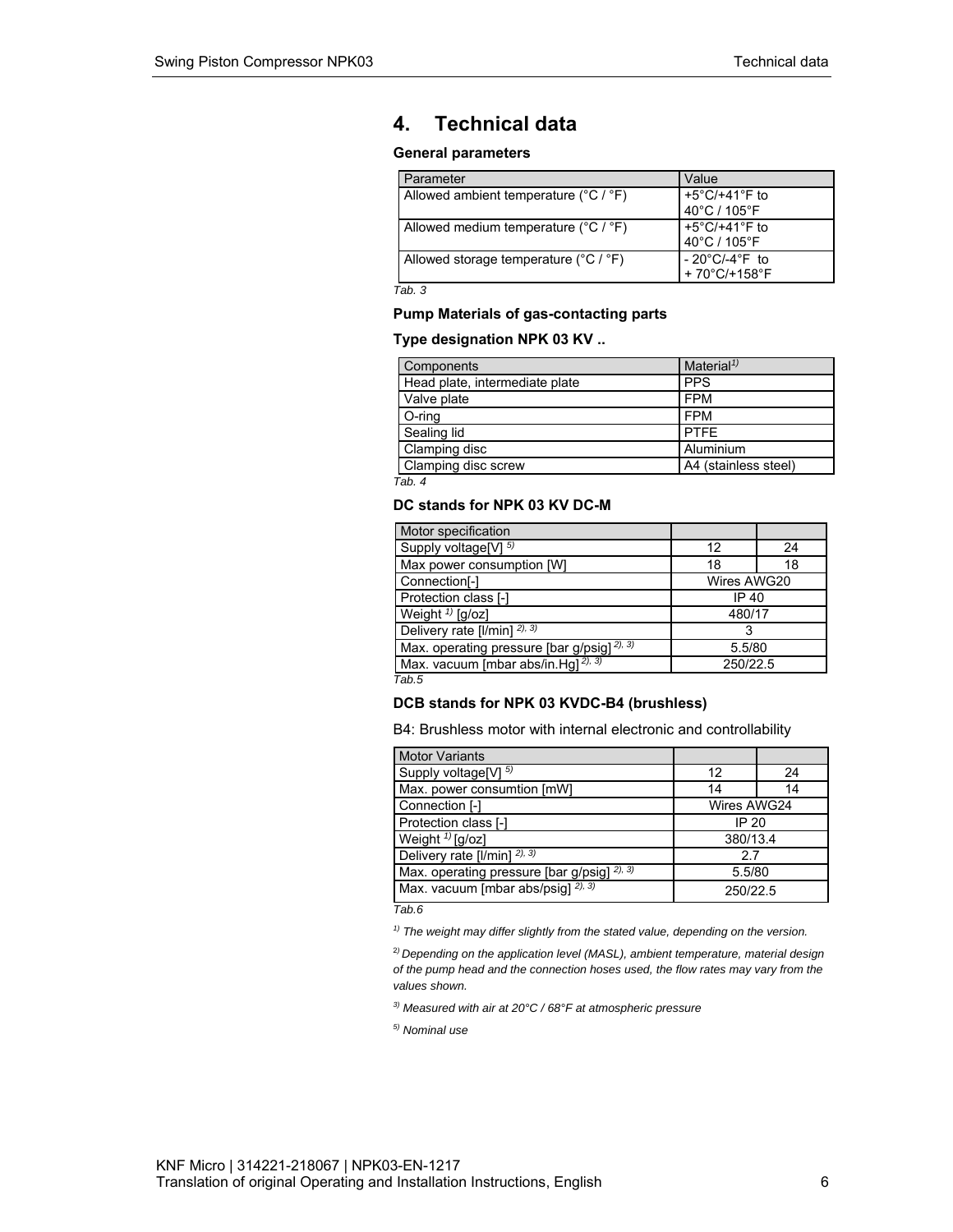# **Motor electrical specifications DC-B4 12V / 24V**

| <b>Electrical connections</b>     |                   |             |               |
|-----------------------------------|-------------------|-------------|---------------|
| <b>Function</b>                   | <b>Lead color</b> | Signal name | <b>Size</b>   |
| + Supply voltage                  | Red               | + Vs        | <b>AWG 24</b> |
| - Supply voltage                  | Blue              | - Vs / GND  | <b>AWG 24</b> |
| Speed control - input             | White             | Vctrl       | <b>AWG 24</b> |
| signal                            |                   |             |               |
| Frequency output -                | Green             | FG          | AWG 24        |
| output signal                     |                   |             |               |
| <b>DC control input Vctrl</b>     |                   |             |               |
| Control voltage range DC          |                   | 05          | [VDC]         |
| Speed range                       |                   | 9502850     | [1/min]       |
| Resistant to surge voltages up to |                   | 30          | IVDC.         |
| Threshold voltage                 |                   | 1.0         | (VDC)         |
| Speed/voltage constants           |                   | 950         | (rpm/V)       |
| <b>FG frequency output</b>        |                   |             |               |
| FG pulses per mech. revolution    |                   | 6           |               |
| Output level "high" (lout <0.1mA) |                   | 4.25.4      | M             |
| Output level "low" (lout <0.1mA)  |                   | ~<~0.5      | M             |

*Tab.7*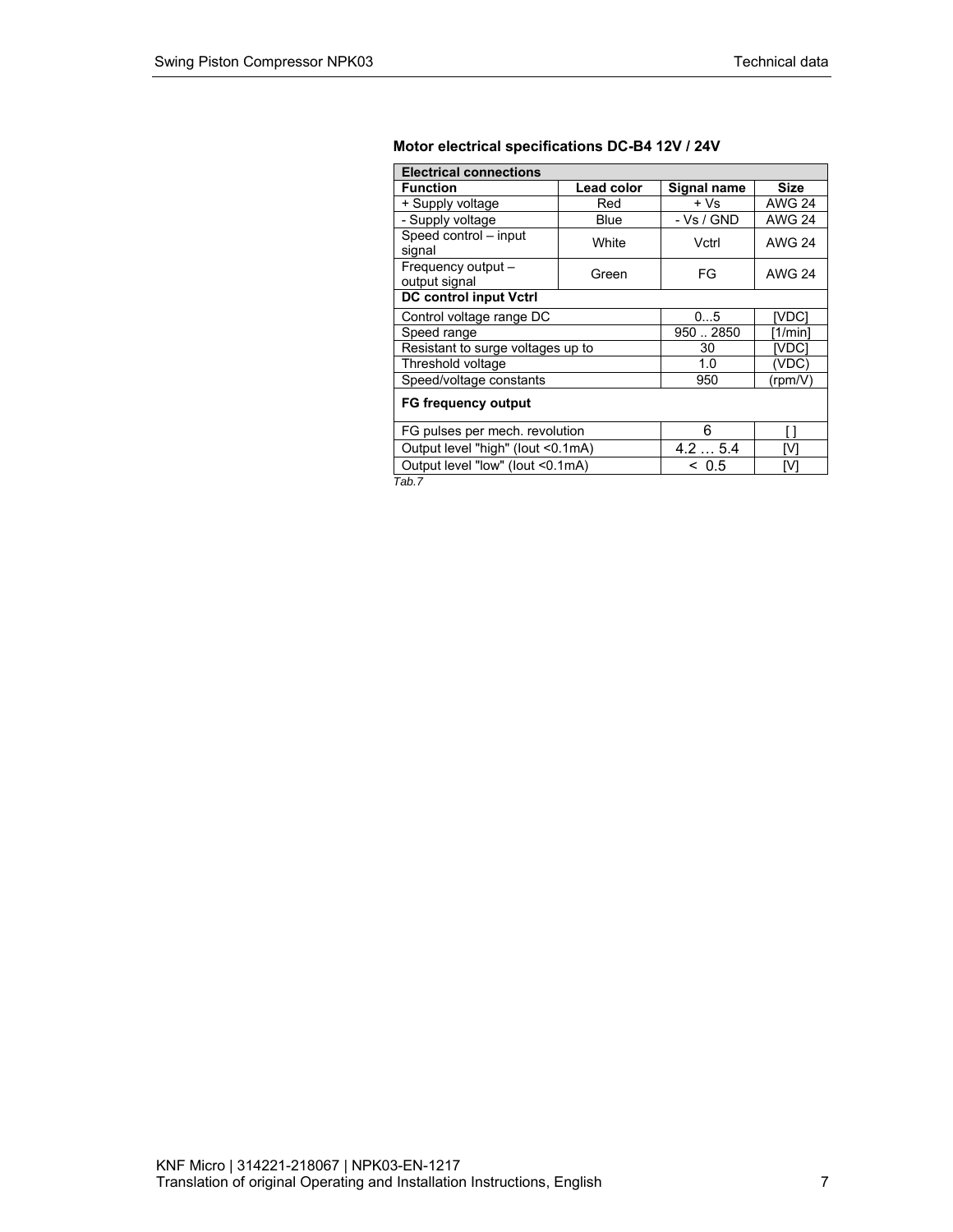# **5. Assembly and function**

Only install the pump under the operating parameters and conditions described in Chapter 4, Technical data.

Observe the safety precautions (see Chapter 3).

# **5.1. Installation**

- $\rightarrow$  Before installation, store the pump at the installation location to bring it up to ambient
- $\rightarrow$  Make sure that the installation location is dry and the pump is protected against water in the form of rain, spray, splashes and drips.
- $\rightarrow$  Protect the pump against dust.
- $\rightarrow$  Protect the pump against vibration and impact.

Contact and foreign body protection

Installation location



Risk of physical injury and damage to the pump due to automatic start

**WARNING** 

 $\rightarrow$  If the pump overheats and the thermal switch / electronics stops pump operation, the pumps will restart automatically as soon as the motor has had time to cool down.

Take steps to ensure that this cannot produce a hazardous situation

# **5.2. Electrical connection**

- $\rightarrow$  Only have the pump connected by an authorized specialist
- $\rightarrow$  Only have the pump connected when the power supply is disconnected.
- $\rightarrow$  When connecting the device to a power source, the relevant norms, directives, regulations and technical standards must be observed

#### **Connecting the pump**

- Make sure that the power supply data match the data on the motor's type plate. The current consumption can be found on the type plate.
- Connect the motor cables. For electrical data see Chapter 4.
- Note the proper polarity.

| For DC motors:     |   |
|--------------------|---|
| red motor cable:   | ÷ |
| black motor cable: |   |

In the case of brushless DC motors: incorrect polarity may damage to the electronics.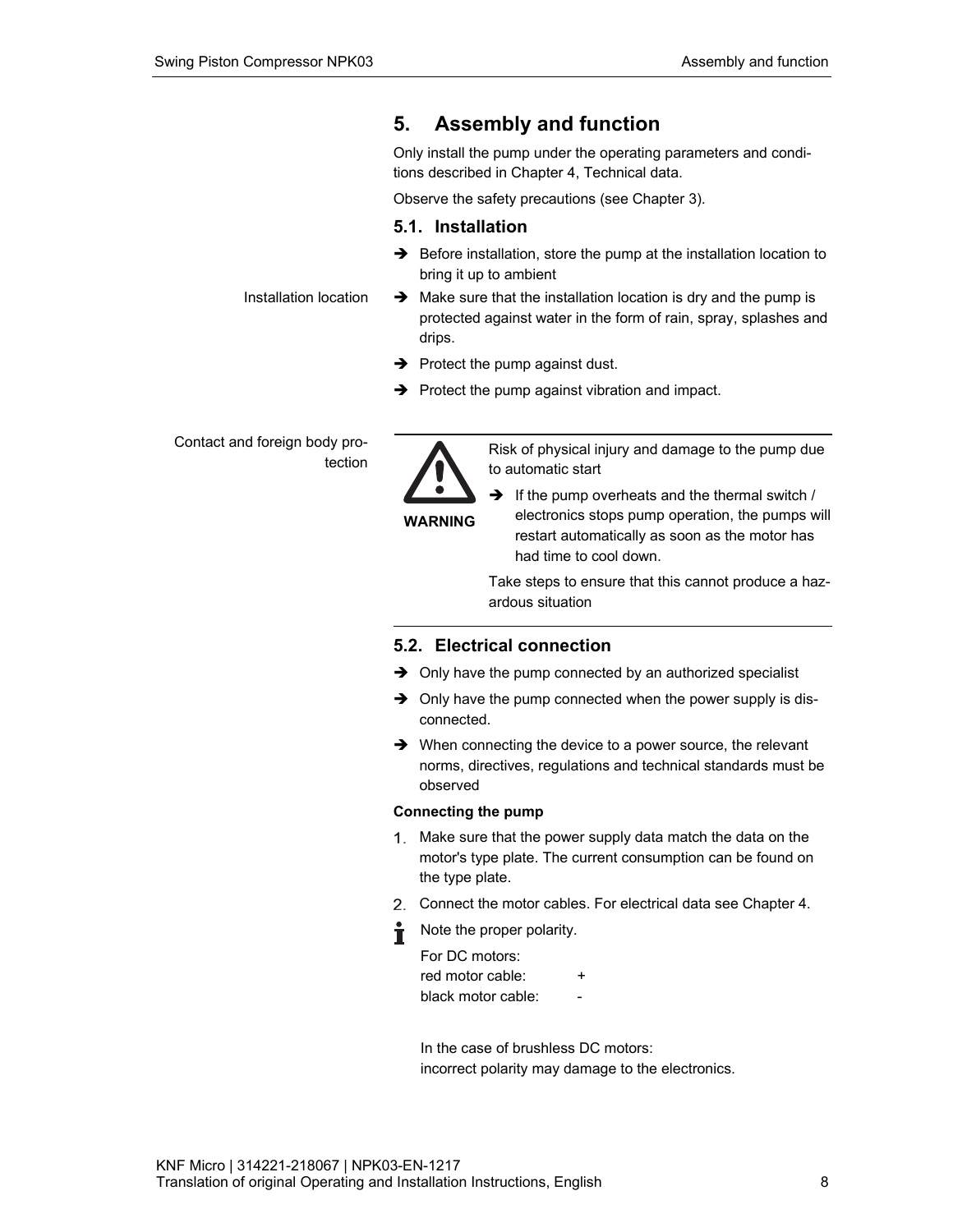### **5.3. Pneumatic connection**

| Connected  | $\rightarrow$ Only connect components to the pump that are designed to |  |
|------------|------------------------------------------------------------------------|--|
| components | handle the pneumatic data of the pump (see Chapter 4, Tech-            |  |
|            | nical data)                                                            |  |

- $\rightarrow$  Only use hoses that are suitable for the maximum operating pressure of the pump (see Chapter 4) Hoses
	- $\rightarrow$  Only use hoses that are chemically resistant to the media being pumped

#### **5.3.1. Connecting the pump**

- Arrows on the pump head indicate the flow direction. Ť
- 1. Remove the protective caps from the hose connections.
- 2. Connect the suction and pressure lines.
- 3. If the pump is used to build up pressure, make sure that all transition joints between hose and pump are secure in order to ensure that the hoses cannot come off.
- 4. Check that the hoses and transition joints (hose connector/hose) are fitted correctly and securely.
- 5. Check that the system is leak-tight.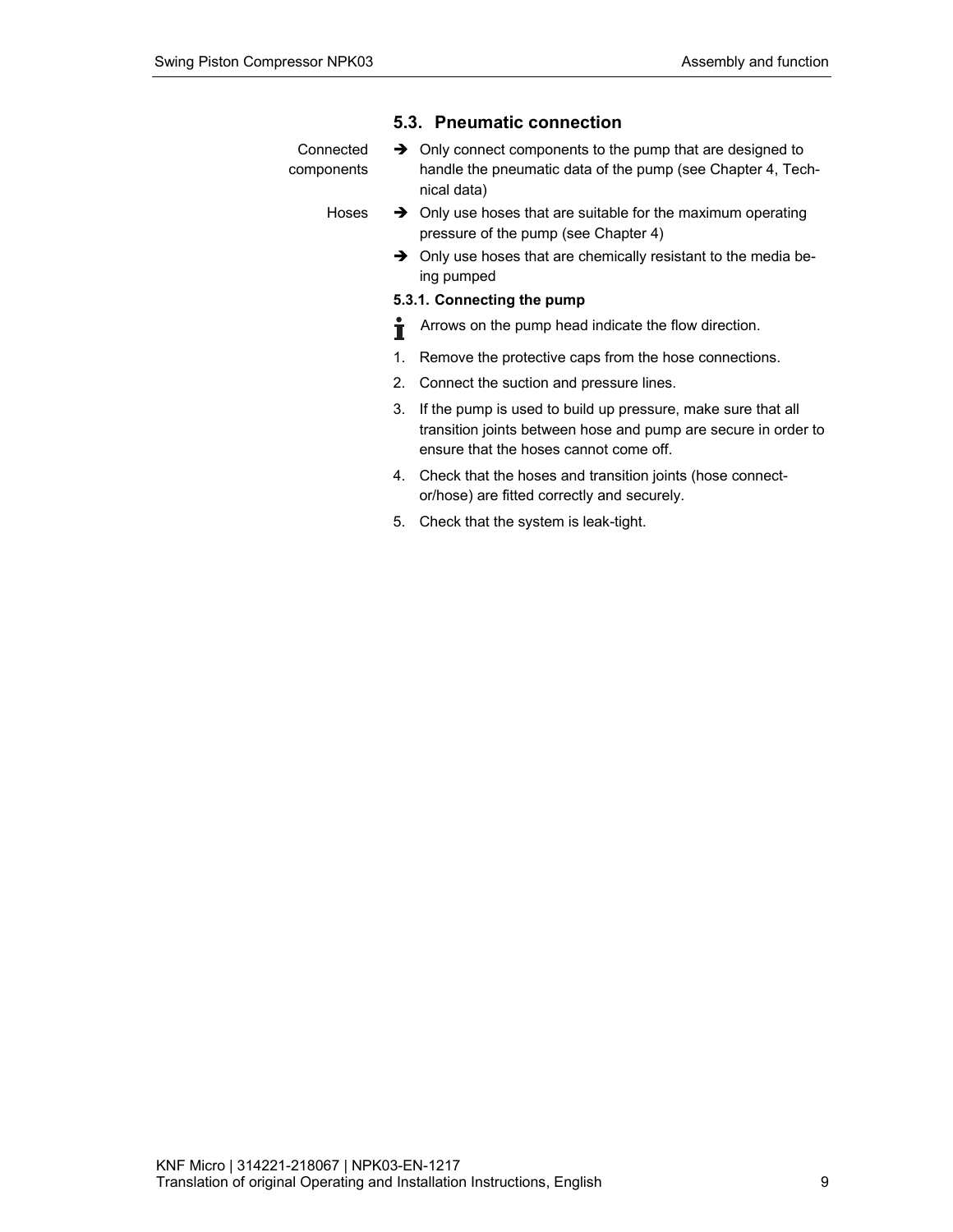# **6. Operation**

- → Operate the pumps only under the operating parameters and conditions described in Chapter 4, Technical data
- $\rightarrow$  Make sure that the pumps are being used properly (see Chapter 2.1).
- Avoid improper use of the pumps (see Chapter 2.2)
- $\rightarrow$  Observe the safety precautions (see Chapter 3).
- $\rightarrow$  The pump is a component intended to be incorporated into another machine. Before putting into service it must be established that the machinery or systems in which the pump is installed meets the relevant regulations



# **Risk of burning**

The drive heats up.

 $\rightarrow$  Avoid contact with the pump drive.

**CAUTION**   $\rightarrow$  Avoid contact with flammable materials

Excessive pressure and the inherent dangers thereof can be prevented by placing a bypass line with a pressure relief valve between the pressure and suction side of the pump. Please contact your local KNF partner for further information (www.knf.com).

 $\rightarrow$  If the pump stops running, restore the system to normal atmospheric pressure. Pump standstill

For pumps with thermal switch or electronic overload protection:



**Risk of physical injury and damage to the pump due to automatic start** 

If the pump overheats and pump operation is stopped by the thermal switch / electronics, the pumps will restart automatically as soon as the motor has had time to cool down

 $\rightarrow$  Take steps to ensure that this cannot produce a hazardous situation

Regularly inspect the pump for external damage or leaks. Inspection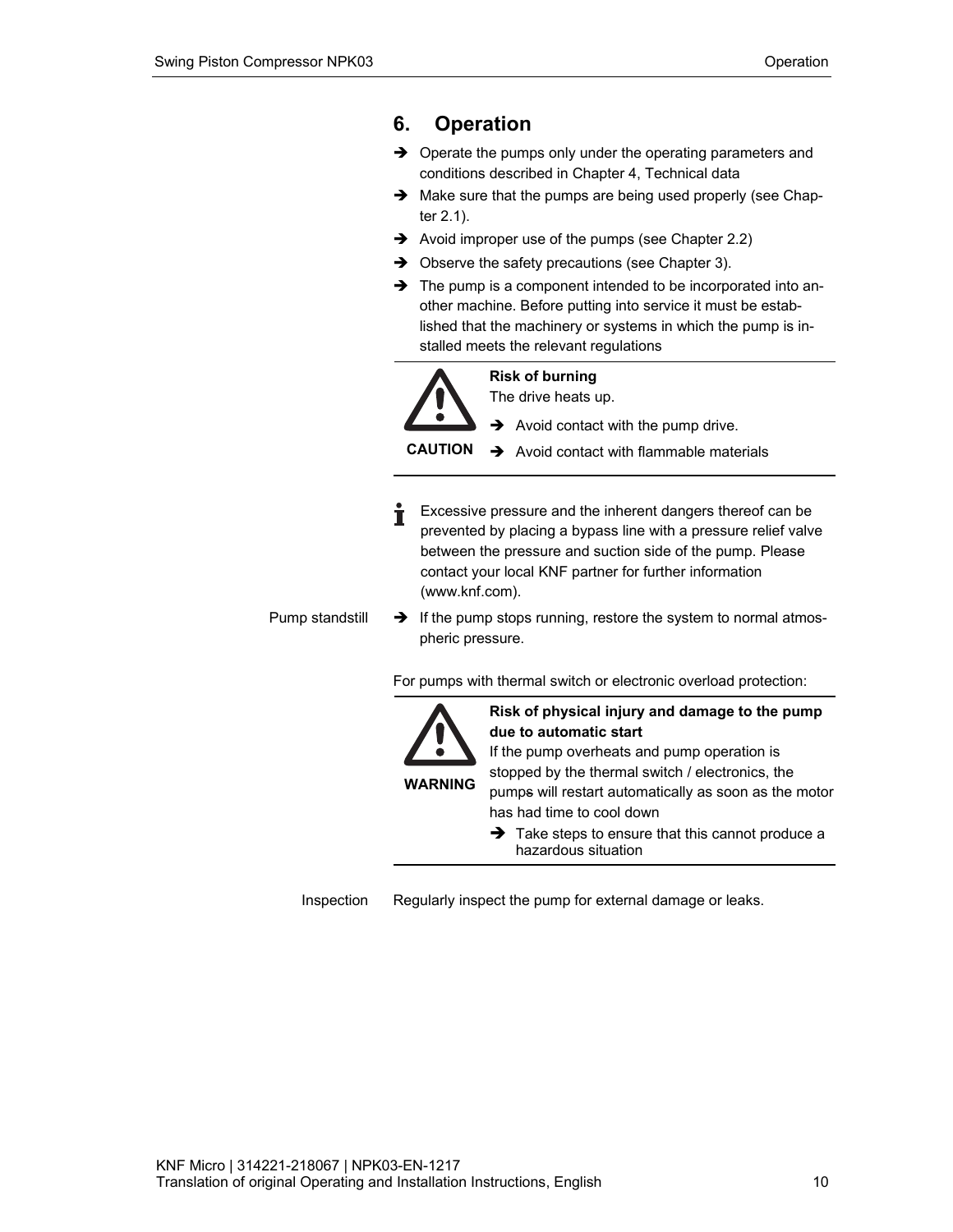#### **Switching the pumps on**

- $\rightarrow$  In order to guarantee that the pump can start every time it is advisable to reduce the back pressure to an acceptable level. This is also the case if there is a short power cut.
- Ť For more specific information contact the KNF specialist

#### **Switching the pumps off**

 $\rightarrow$  Ensure that the system is subject to normal atmospheric pressure (release the hydraulic pressure.

#### Setting and regulating motor speed

- $\rightarrow$  The motor speed of the pump, and thus the flow rate, is adjustable and can also be regulated to some extent.
- $\rightarrow$  For more details, see Chapter 4, Technical data

#### **Duty cycle / impulse operation**

For pressures above 2bar g the switch-on duration has to be limited. Duty cycle

> Above 2 bar g / 29 psig, we recommend a max. switch-on duration of 5 min. The switch-on/off time depends on the heat in the pump head and its heat dissipation / cooling down while switched off.

During operation, a maximum temperature of 105°C / 221°F should not be exceeded in the pump head. The temperature has to be measured on the pressure side of the pump head.



**Measurement** position for highest temperature, pressure side

For more specific information contact the KNF specialist

Contact information: www.knf.com

Impulse operation

Short start and stop cycles may adversely affect the service life of the brushed motors

If the pump is operated with short cycles in your application, please contact a KNF pump specialist for further information (Telephone number: www.knf.com)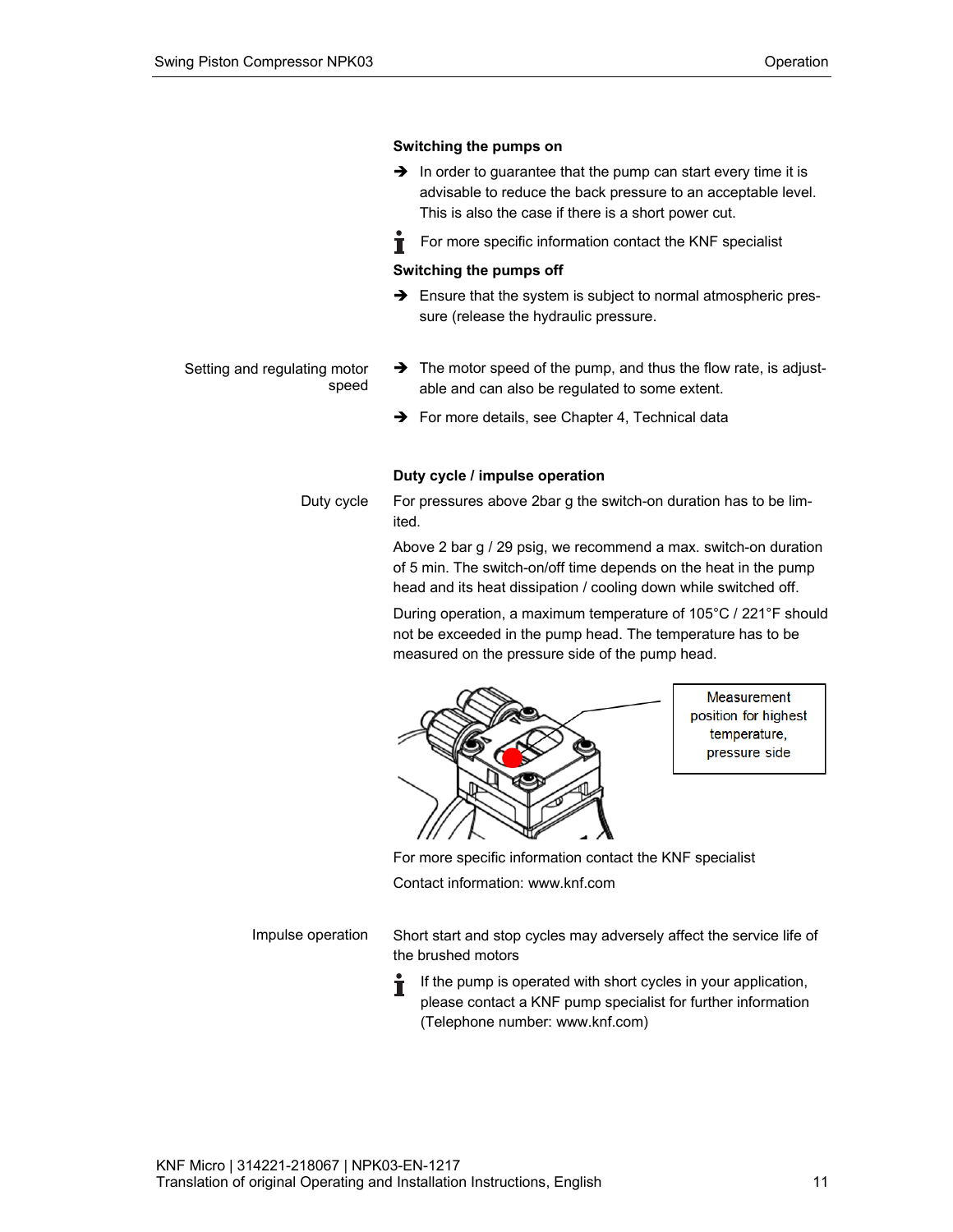# **7. Servicing**

# **7.1. Servicing schedule**

| Component | Servicing interval                                 |  |
|-----------|----------------------------------------------------|--|
| Pump      | Regular inspection for external<br>damage or leaks |  |

*Tab. 9* 

# **7.2. Cleaning**

#### **7.2.1. Cleaning the pump**

 $\rightarrow$  The pump, if necessary clean outside with a dry wipe. Do not use cleaning solvents as these may corrode plastic parts.

**If** Isolate the pump from the power supply. Prior requirements

- **Pump must be free of any hazardous substances**
- **Hoses must be disconnected from the pump**

# **7.3. Service Intervall**

#### **7.3.1. Version with DC – Motor**

For DC-motors no Service Interval is necessary

#### **7.3.2. Version with DC – B Motor**

The recommended service interval for brushless motors is 5000hr.

For Service: Spare part kit 314101 is available

Contained parts:

- $\triangleright$  Sealing lid 1 pcs.
- O-Ring 2pcs.
- $\triangleright$  Valve plate 2pcs.
- $\triangleright$  Clamping disc screw 1pcs.

Operational manual see is enclosed at spare part kit.

Please note, spacers below clamping disc and con rod have to Ť be secured. Same spacers have to be reused.

Otherwise function is not guaranteed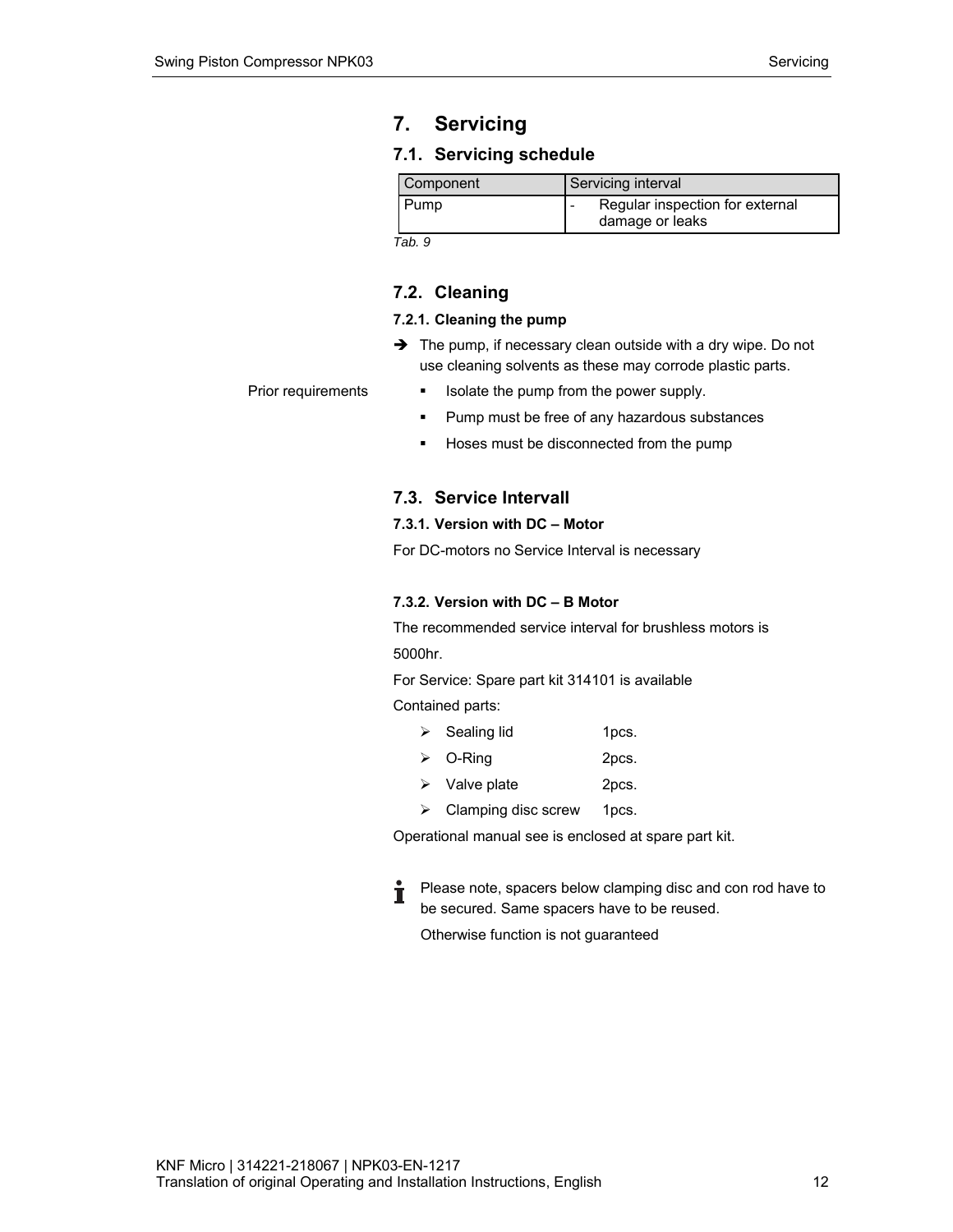# **8. Troubleshooting**

| Pump does not work                               |                                                           |  |  |
|--------------------------------------------------|-----------------------------------------------------------|--|--|
| Cause                                            | Fault remedy                                              |  |  |
| Pump not connected to power<br>supply            | Connect pump to power supply<br>→                         |  |  |
| Power supply is not switched on                  | Switch on power supply<br>$\rightarrow$                   |  |  |
| Thermal switch or pump elec-                     | $\rightarrow$ Disconnect pump from mains power supply.    |  |  |
| tronics have responded                           | Allow pump to cool.<br>→                                  |  |  |
|                                                  | Identify and eliminate cause of overheating/overload<br>→ |  |  |
| Connections or pipes are                         | Check pipes and connections.<br>→                         |  |  |
| blocked.                                         | Remove blockage.<br>→                                     |  |  |
| External valve is closed or filter<br>is blocked | Check external valves and filters.<br>→                   |  |  |
| Sealing lid, valves or gaskets                   | Service according 7.3<br>→                                |  |  |
| are worn out                                     | Contact customer service                                  |  |  |
| Tab. 10                                          |                                                           |  |  |

| Flow rate, pressure or vacuum too low                                                                                                               |                                                                                                          |
|-----------------------------------------------------------------------------------------------------------------------------------------------------|----------------------------------------------------------------------------------------------------------|
|                                                                                                                                                     | The pump does not achieve the output specified in the Technical data or the data sheet                   |
| Cause.                                                                                                                                              | Fault remedy                                                                                             |
| Components in the system<br>connected to the suction and<br>pressure sides, such as hoses,<br>valves or filters, are causing too<br>much resistance | Modify installation, check the cross-sections of components<br>→                                         |
| Hose connections are not leak<br>tight                                                                                                              | Secure transition joints between hose and hose connections<br>→<br>with clamps or clamping elements<br>→ |
| Particles in the pump                                                                                                                               | Clean the pump head, install suction-side filter if required<br>→                                        |
| Incorrect interchange of pres-<br>sure and suction line connec-<br>tions                                                                            | Remove pressure and suction lines and reconnect correctly<br>→                                           |
| The pump parts are not re-<br>sistant to the medium to be<br>transferred                                                                            | Replace the pump head with a compatible version<br>→                                                     |
| Sealing lid, valves or gaskets<br>are worn out<br>— <i>. </i>                                                                                       | Service according 7.3<br>→<br>Contact customer service<br>→                                              |

*Tab. 11* 

### **Fault cannot be rectified**

If you are unable to identify any of the above causes, please send the pump to KNF customer service (see address on last page).

- 1. Isolate the pump from the power supply and remove the pump from the system.
- 2. Clean the pump (see Chapter 7.2.1)
- 3. Send the pump, with completed decontamination declaration (see Chapter 9), to KNF customer service stating the nature of the transferred medium.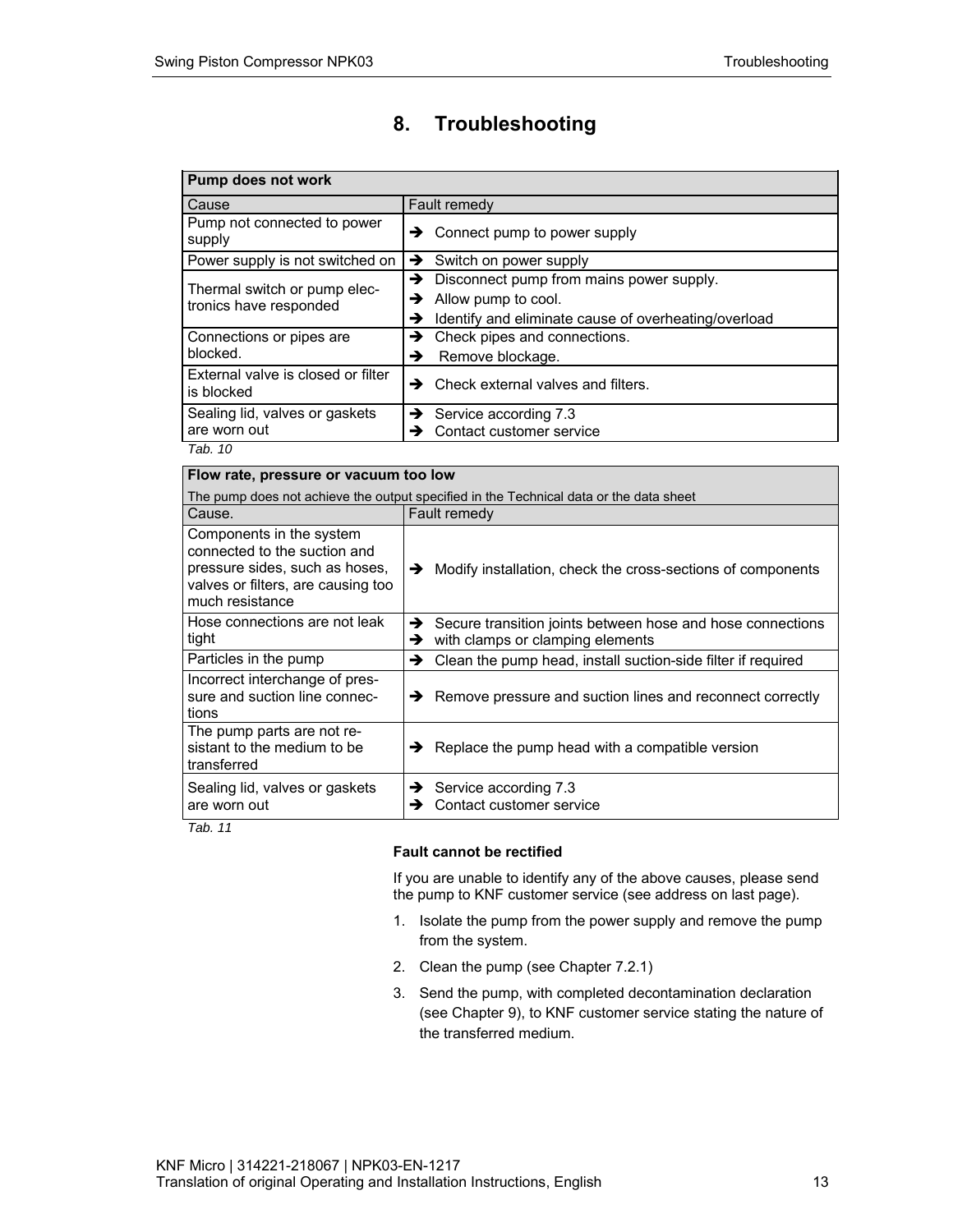# **9. Returns**

# **9.1. General**

Pumps and systems used in laboratories and process-based industries are exposed to a wide variety of conditions. This means that the components contacting pumped media could become contaminated by toxic, radioactive, or otherwise hazardous substances.

For this reason, customers who send any pumps or systems back to KNF must submit a Health and safety clearance and decontamination form in order to avoid a hazardous situation for KNF employees. This Health and safety clearance and decontamination form provides the following information, among other things:

- physiological safety
- **whether medium-contacting parts have been cleaned**
- whether the equipment has been decontaminated
- **n** media that have been pumped or used

and must declare physiological safety. To ensure worker safety, work may not be started on pumps or systems without a signed Health and safety clearance and decontamination form.

The template for the Health and safety clearance and decontamination form is included with these operating instructions and may also be downloaded from the KNF website www.knf.com/downloads.

The customer must specify the device type(s) and serial number(s) in the Health and safety clearance and decontamination form in order to provide for the unambiguous assignment of the Declaration to the device that is sent to KNF.

In addition to the customer's declaration of physiological safety, information about operating conditions and the customer's application are also of importance to ensure that the return shipment is handled appropriately. Therefore, the Health and safety clearance and decontamination form requests this information as well.

# **9.2. For North American Customers**

To ensure the safety of our customers and our associates, KNF Neuberger, Inc. requires that all products returned to their facility include a Return Material Authorization (RMA) number. For complete information on KNF Neuberger Inc. pump repairs, service and maintenance please visit www.knfusa.com/ProductReturns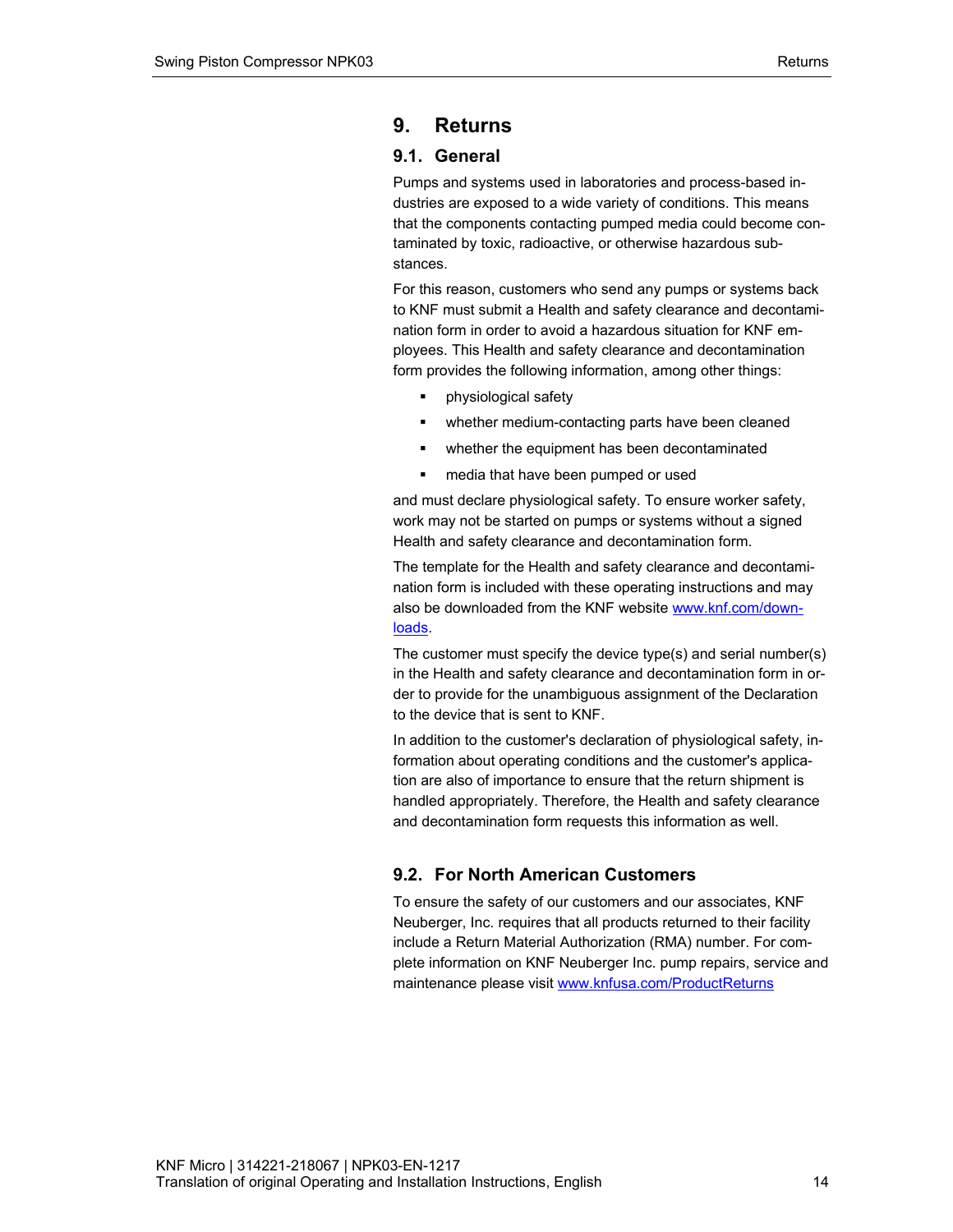# **10. Health and safety clearance and decontamination form**

| delivery receipt) before the returned device can be examined. | Health and safety clearance and decontamination form<br>This declaration must be present and complete (the original must accompany the shipment's |                                                                                                                                                                                                                                                                                                                                                                                                                                                                                                                                                                                                                                                                                                                                                                                                                                                                                             |
|---------------------------------------------------------------|---------------------------------------------------------------------------------------------------------------------------------------------------|---------------------------------------------------------------------------------------------------------------------------------------------------------------------------------------------------------------------------------------------------------------------------------------------------------------------------------------------------------------------------------------------------------------------------------------------------------------------------------------------------------------------------------------------------------------------------------------------------------------------------------------------------------------------------------------------------------------------------------------------------------------------------------------------------------------------------------------------------------------------------------------------|
|                                                               |                                                                                                                                                   |                                                                                                                                                                                                                                                                                                                                                                                                                                                                                                                                                                                                                                                                                                                                                                                                                                                                                             |
|                                                               |                                                                                                                                                   |                                                                                                                                                                                                                                                                                                                                                                                                                                                                                                                                                                                                                                                                                                                                                                                                                                                                                             |
|                                                               |                                                                                                                                                   |                                                                                                                                                                                                                                                                                                                                                                                                                                                                                                                                                                                                                                                                                                                                                                                                                                                                                             |
|                                                               |                                                                                                                                                   |                                                                                                                                                                                                                                                                                                                                                                                                                                                                                                                                                                                                                                                                                                                                                                                                                                                                                             |
|                                                               |                                                                                                                                                   |                                                                                                                                                                                                                                                                                                                                                                                                                                                                                                                                                                                                                                                                                                                                                                                                                                                                                             |
|                                                               |                                                                                                                                                   |                                                                                                                                                                                                                                                                                                                                                                                                                                                                                                                                                                                                                                                                                                                                                                                                                                                                                             |
|                                                               |                                                                                                                                                   |                                                                                                                                                                                                                                                                                                                                                                                                                                                                                                                                                                                                                                                                                                                                                                                                                                                                                             |
|                                                               |                                                                                                                                                   |                                                                                                                                                                                                                                                                                                                                                                                                                                                                                                                                                                                                                                                                                                                                                                                                                                                                                             |
|                                                               |                                                                                                                                                   |                                                                                                                                                                                                                                                                                                                                                                                                                                                                                                                                                                                                                                                                                                                                                                                                                                                                                             |
|                                                               |                                                                                                                                                   |                                                                                                                                                                                                                                                                                                                                                                                                                                                                                                                                                                                                                                                                                                                                                                                                                                                                                             |
|                                                               |                                                                                                                                                   |                                                                                                                                                                                                                                                                                                                                                                                                                                                                                                                                                                                                                                                                                                                                                                                                                                                                                             |
|                                                               |                                                                                                                                                   |                                                                                                                                                                                                                                                                                                                                                                                                                                                                                                                                                                                                                                                                                                                                                                                                                                                                                             |
| We confirm that the above device(s)                           |                                                                                                                                                   |                                                                                                                                                                                                                                                                                                                                                                                                                                                                                                                                                                                                                                                                                                                                                                                                                                                                                             |
|                                                               |                                                                                                                                                   |                                                                                                                                                                                                                                                                                                                                                                                                                                                                                                                                                                                                                                                                                                                                                                                                                                                                                             |
| The device(s) was(were) cleaned                               |                                                                                                                                                   | $\square$ yes<br>$\square$ no                                                                                                                                                                                                                                                                                                                                                                                                                                                                                                                                                                                                                                                                                                                                                                                                                                                               |
|                                                               |                                                                                                                                                   |                                                                                                                                                                                                                                                                                                                                                                                                                                                                                                                                                                                                                                                                                                                                                                                                                                                                                             |
|                                                               |                                                                                                                                                   |                                                                                                                                                                                                                                                                                                                                                                                                                                                                                                                                                                                                                                                                                                                                                                                                                                                                                             |
|                                                               |                                                                                                                                                   |                                                                                                                                                                                                                                                                                                                                                                                                                                                                                                                                                                                                                                                                                                                                                                                                                                                                                             |
|                                                               |                                                                                                                                                   |                                                                                                                                                                                                                                                                                                                                                                                                                                                                                                                                                                                                                                                                                                                                                                                                                                                                                             |
|                                                               |                                                                                                                                                   |                                                                                                                                                                                                                                                                                                                                                                                                                                                                                                                                                                                                                                                                                                                                                                                                                                                                                             |
|                                                               |                                                                                                                                                   |                                                                                                                                                                                                                                                                                                                                                                                                                                                                                                                                                                                                                                                                                                                                                                                                                                                                                             |
|                                                               |                                                                                                                                                   |                                                                                                                                                                                                                                                                                                                                                                                                                                                                                                                                                                                                                                                                                                                                                                                                                                                                                             |
|                                                               |                                                                                                                                                   | $\square$ yes                                                                                                                                                                                                                                                                                                                                                                                                                                                                                                                                                                                                                                                                                                                                                                                                                                                                               |
|                                                               |                                                                                                                                                   |                                                                                                                                                                                                                                                                                                                                                                                                                                                                                                                                                                                                                                                                                                                                                                                                                                                                                             |
|                                                               |                                                                                                                                                   |                                                                                                                                                                                                                                                                                                                                                                                                                                                                                                                                                                                                                                                                                                                                                                                                                                                                                             |
|                                                               |                                                                                                                                                   |                                                                                                                                                                                                                                                                                                                                                                                                                                                                                                                                                                                                                                                                                                                                                                                                                                                                                             |
|                                                               |                                                                                                                                                   | □ yes                                                                                                                                                                                                                                                                                                                                                                                                                                                                                                                                                                                                                                                                                                                                                                                                                                                                                       |
|                                                               |                                                                                                                                                   |                                                                                                                                                                                                                                                                                                                                                                                                                                                                                                                                                                                                                                                                                                                                                                                                                                                                                             |
|                                                               |                                                                                                                                                   |                                                                                                                                                                                                                                                                                                                                                                                                                                                                                                                                                                                                                                                                                                                                                                                                                                                                                             |
|                                                               |                                                                                                                                                   |                                                                                                                                                                                                                                                                                                                                                                                                                                                                                                                                                                                                                                                                                                                                                                                                                                                                                             |
|                                                               |                                                                                                                                                   |                                                                                                                                                                                                                                                                                                                                                                                                                                                                                                                                                                                                                                                                                                                                                                                                                                                                                             |
|                                                               |                                                                                                                                                   |                                                                                                                                                                                                                                                                                                                                                                                                                                                                                                                                                                                                                                                                                                                                                                                                                                                                                             |
|                                                               | (The device(s) was(were) in operation<br>□ yes                                                                                                    | Reason for returning the device (please describe in detail):<br>□ no)<br>has (have) pumped exclusively physiologically unobjectionable media and that it (they) are free<br>of hazardous materials and any materials that are harmful to health.<br>has(have) pumped media of the following category(categories) which are not physiologically<br>unobjectionable and that cleaning of the device(s) (potentially only media-contacting parts) is<br>Name, chemical formula, Material Safety Data Sheet<br>The device(s) was(were) decontaminated and<br>work can proceed without special measures<br>The device(s) was(were) not decontaminated and<br>special measures are required before starting work<br>We herewith affirm that the information provided in this form is correct and complete. Shipment of<br>the devices and components is in compliance with statutory regulations. |